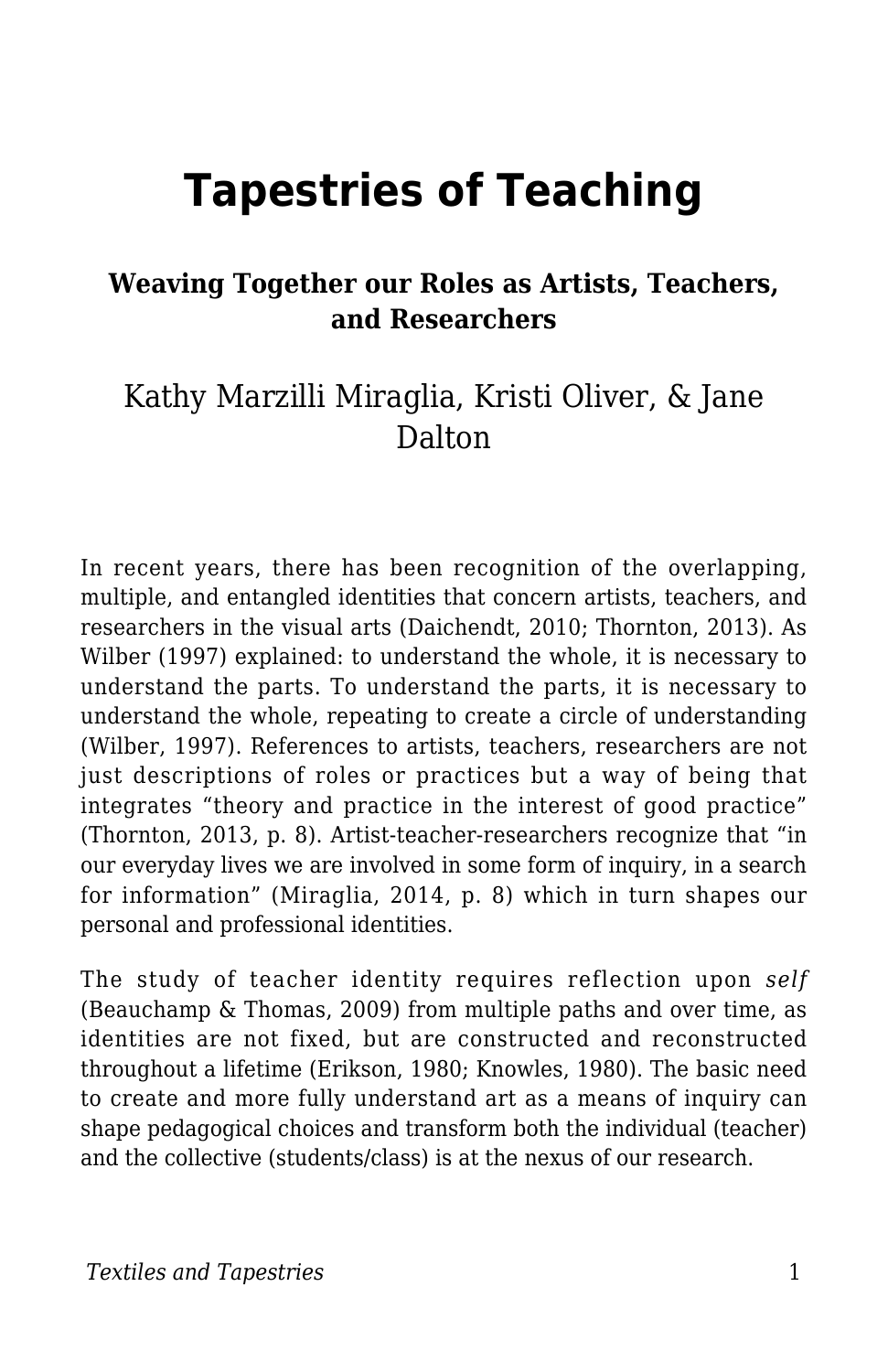The arts foster engagement in the deep work of identity construction, of uncovering "the self who teaches" (Palmer, 1998, p. 7) and becomes the connecting thread that weaves together the roles of artist-teacher-researcher. This study focuses on the teacher educator's experiences as artist-teacher-researchers and how these roles shape identity construction through an engagement of on-going studio practice.

### **Context of the Study**

In this self-study, three American female artists and teacher educators who identify themselves as artist-teacher-researchers seek to explore the balance between studio practice, teaching, and research. These authors currently teach preservice and in-service art education students in university settings, having had extensive previous experience teaching in elementary and secondary settings. Research indicates that the lack of synergy between artistic studio practice, teaching pedagogy and research of visual arts educators has been a challenge in the field of arts education (Strickland 2019; Walker 2013). Thornton (2013) suggested that examining the identity of the artist-teacher-researcher could help to understand the complicated and intertwined identities of art education practitioners. Reflecting on one's practice is integral to identity formation on all levels and can be used in the assessment of those practices (Schon, 1987). Furthermore, it is essential that teacher educators explore the ways in which their identities and values play out in the classroom, recognizing that these choices hold great power and potential to impact our students as future teachers (Buffington & McKay, 2013). Through engaging in this research study, we scrutinized our own identities, shared instances of reflective practice, and moved toward constructing insights into our own teaching.

In this qualitative, arts-based research we aim to explore the following: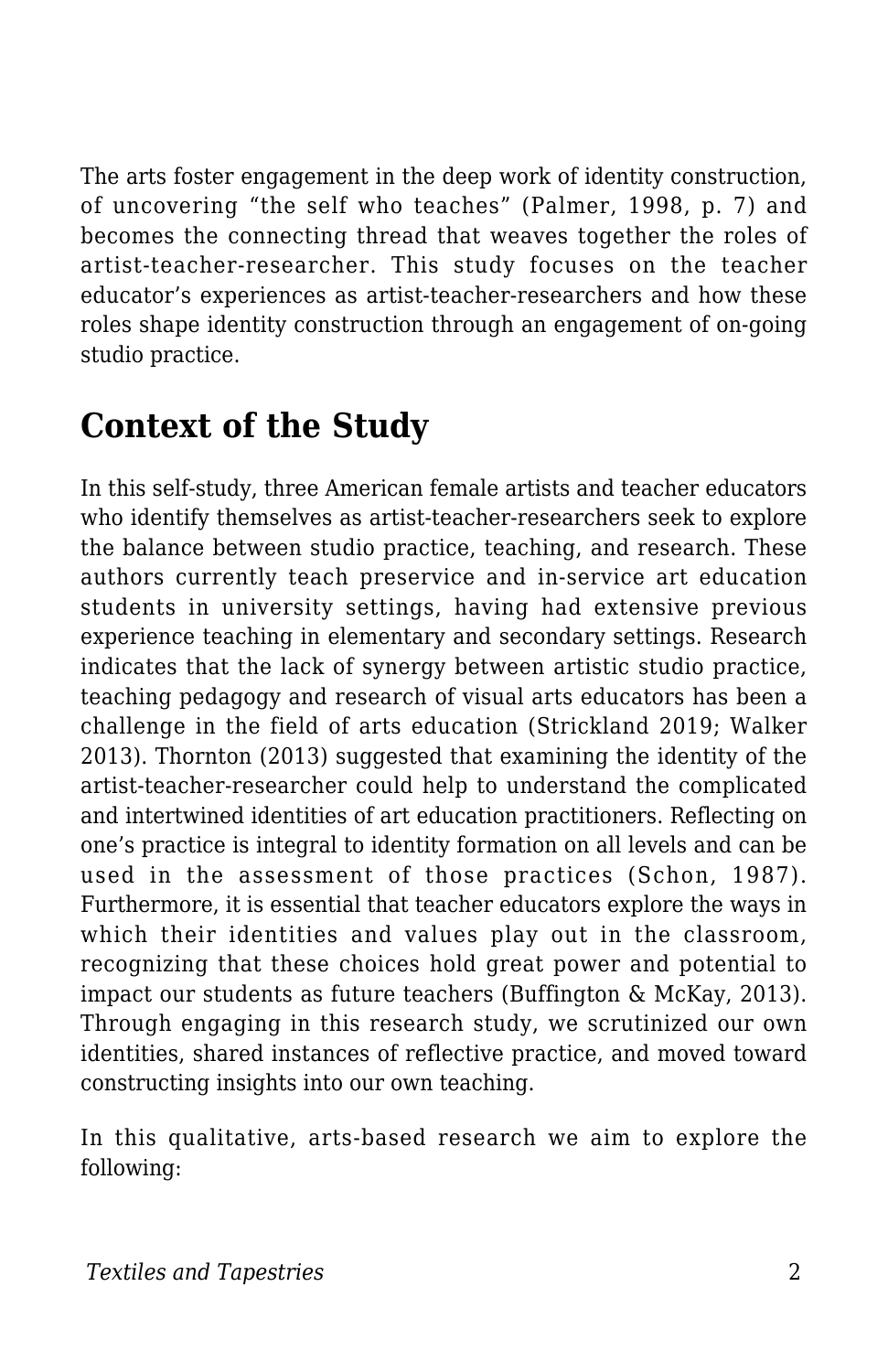- Why is engaging in a studio practice and *making* essential to good teaching and researching?
- How does a collaborative community integrate the threads (making, teaching, researching) that shape our work, both professionally and personally?
- How do we critically identify and explore the ways in which our identities and related values impact our teaching practice?

### **Methodology**

This qualitative study stems from self-study methodology (LaBoskey, 2004), arts-based research (Sullivan, 2005), and the critical friends model (Louie, et al., 2003). By drawing from multiple forms of data: personal art practice, journals, and discussions, our goal was to better understand the complexities of the artist-teacher-researcher, exploring why engaging in the practice of *making* is essential to good teaching.

The goal "of self-study research is to provoke, challenge, and illuminate rather than confirm and settle" (Bullough & Pinnegar, 2001, p. 20). Pinnegar and Hamilton (2009) stated that through selfstudy methods "[w]e seek to make sense of the stream of experience we act within, knowing that our actions generate new relationships, new practices, and new understandings of our reality" (p. ix). Additionally, using art-based research offered another lens as "an embodied living inquiry, an interstitial relational space for creating, teaching, learning, and researching in a constant state of becoming" (Irwin et al., 2006, p.71).

Trustworthiness and validity can be challenging for the arts-based researcher, however, this can be achieved by maintaining and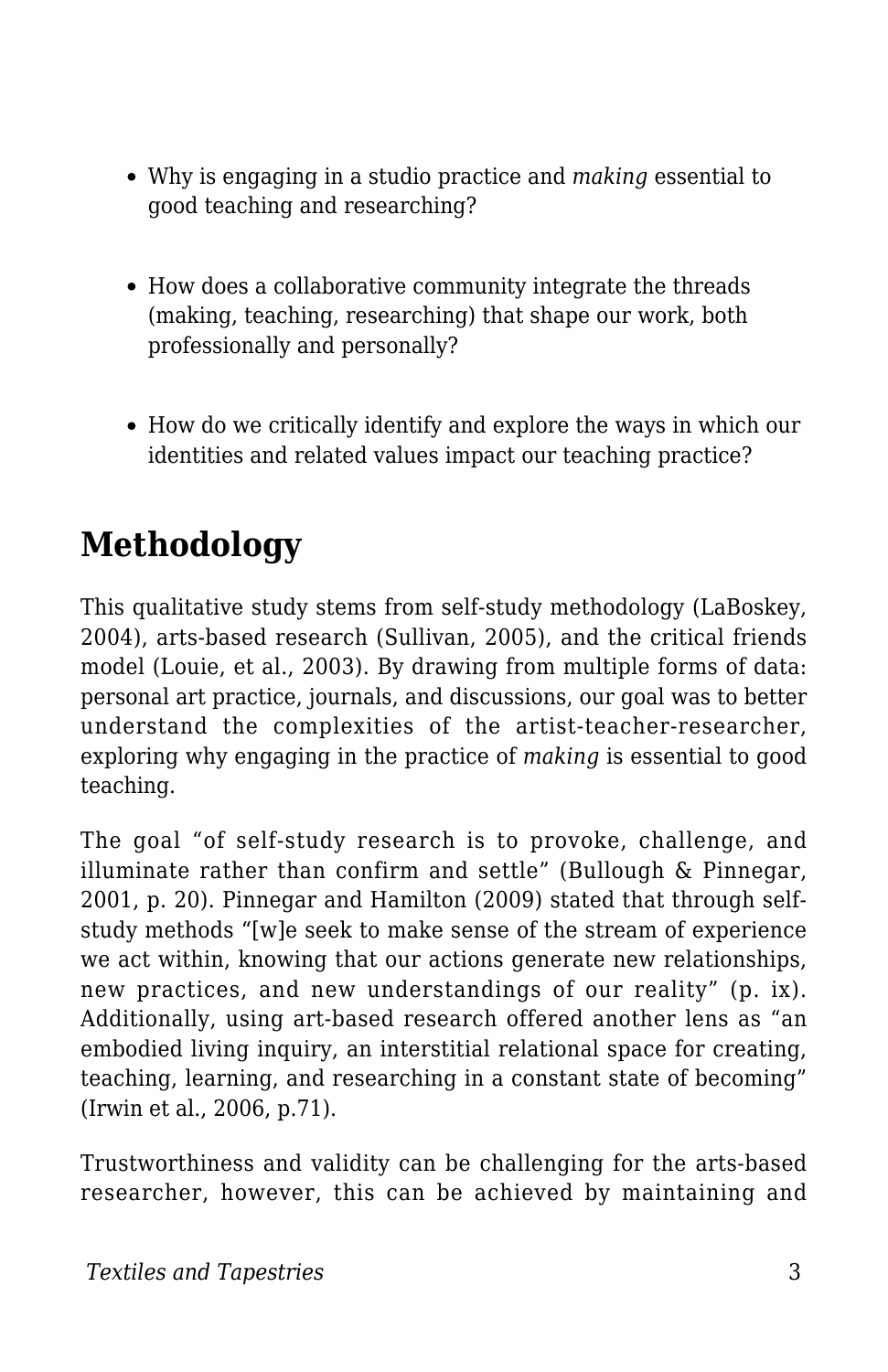monitoring "a creative and critical perspective so as to be able to document and defend the trustworthiness of interpretations made" (Sullivan, 2006, p. 29). In this study the three visual art educators monitored each other's progress as critical friends through dialog, critique, and sharing of art works and journal entries. "To create and critique is a research act that is very well suited to arts practitioners, be they artists, teachers or students" (Sullivan 2006, p.20).

### **Arts-Based Research: Embracing Art Practice as Research**

Using an arts-based research methodology in this study highlighted our roles as artists by providing an authentic research perspective as "the arts provide a special way of coming to represent and understand what we know about the world" (Sullivan, 2010, p. 56). As such, "artsbased research is an effort to extend beyond the limiting constraints of discursive communication in order to express meanings that otherwise would be ineffable" (Barone & Eisner, 2012, p. 1).

By employing an arts-based method, we were able to acquire information that did not require positivistic methods or verbal dialogue; therefore, it did not oppose science, but rather, operated in partnership with scientific methods of inquiry (McNiff, 1998).

One of the most enduring themes in science and philosophy is the tension between what can and cannot be known and expressed. …Using creative methods to investigate phenomena provides an aesthetic method of documenting and understanding experiences. Arts-based research does not follow a predetermined standard sequence of steps to arrive at an answer; like art itself, the emergence of answers ultimately comes from embracing the unknown. (McNiff, 1998, p.31)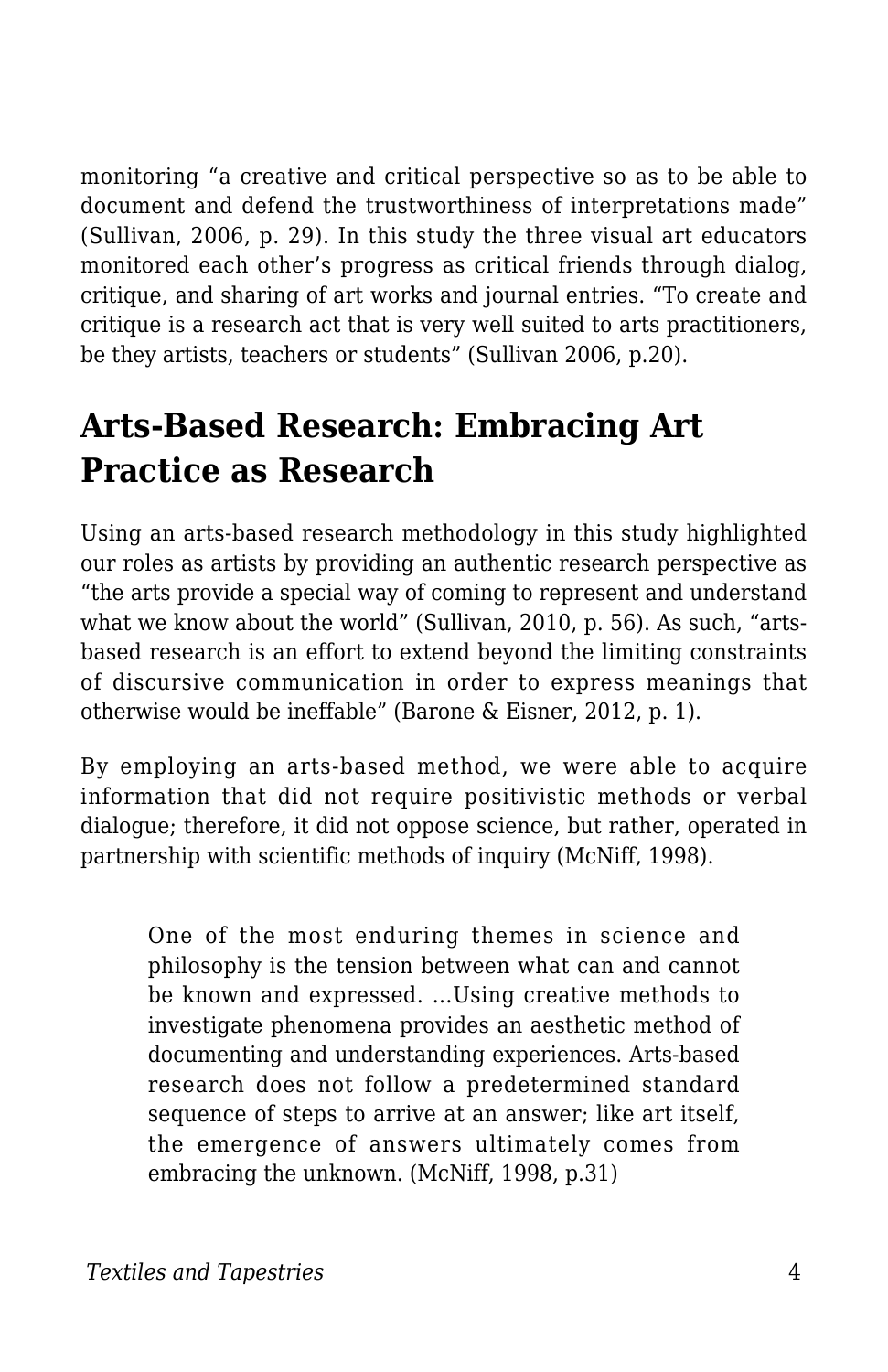Employing an arts-based approach allowed us to access, explore, and bring to light various aspects of unconscious, embodied knowledge through artistic images and other forms of artistic works. "The role of lived experience, subjectivity, and memory are seen as agents in knowledge construction and strategies such as self-study, collaborations, and textual critiques and are used to reveal important insights unable to be recovered by more traditional research methods" (Sullivan, 2006, p.24). In order to facilitate new insights and understandings, Sullivan (2005) challenges existing paradigms and adapts visual arts strategies in order to conceptualize theories and practices that are grounded in visual arts practices without being narrow in scope, too prescriptive, and limited in perspective. Where quantitative methods are based on probability and plausibility, artsbased practice is focused on possibilities or the potential of art to foster change, based on its capacity to be individually and culturally transformative.

Arts-based research uncovers "relationships and patterns among and within ideas and images" (Garoian, 2006, p. 111) to explore and discover new theory, and is a process of inquiry that requires creative action and critical reflection. Art practice, in its most elemental form, is an educational act, where the intent is to provoke dialogue and to initiate change in making and teaching art and in researching art practices. Thus, exploring our art practice was a way of knowing ourselves and the way our values were embedded in our practice as artists, teachers, and researchers.

### **Critical Friends**

A critical friend is a trusted person who provides feedback to an individual or groups through critiquing work, offering a different perspective on the data, asking provocative questions, and supporting the success of the overall work (Costa & Kallik, 1993). Engaging in a critical relationship adds to the trustworthiness of the research by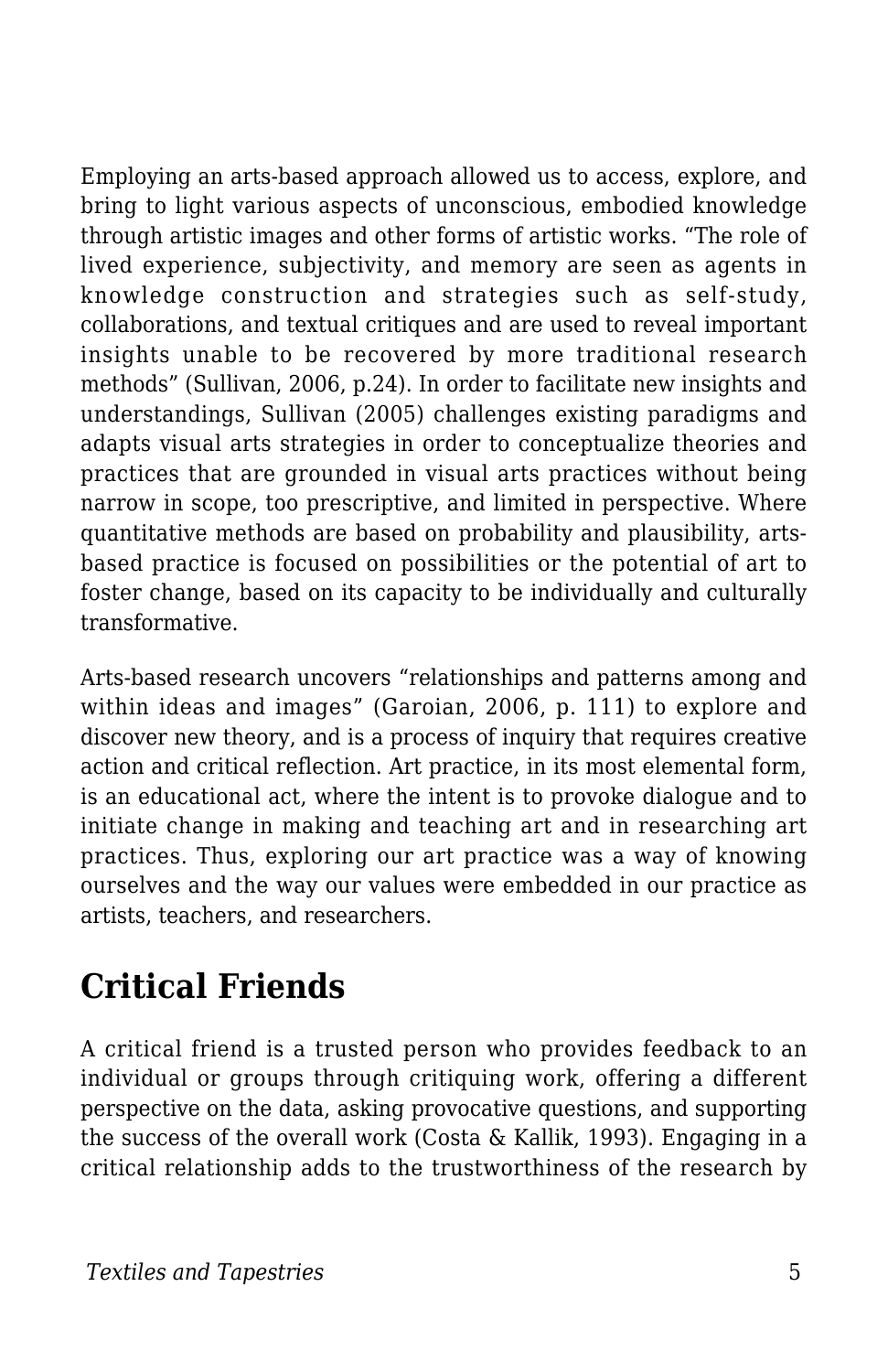clarifying ideas and goals, ensuring specificity, while responding to and assessing the work with integrity (Costa & Kallik, 1993). Forming collaborative groups, known as communities of practice, consisting of critical friends, is an element of self-study research (Louie et al., 2003) and examines "the intersection of issues of community, social practice, meaning, and identity" (Wenger, 2003, p. 4). Communities of practice are formed when people pursue shared experiences, relationships, and multiple perspectives. Participants come with their own understandings and assumptions where identities are defined as lived experience in a social practice. When a community of practice functions well, it becomes a space that is connected to profound and consequential discourse, designed to be a resource for practice and to open up new possibilities (Lave & Wenger, 2003). Through constructive discourse and group inquiry critical friends in a community of practice can test, negotiate, develop and share results (Miraglia, 2017).

### **Procedure**

Throughout this research we engaged and continue to engage in our personal art-making practice, and journaling. The three authors formed a community of practice as critical friends, to discuss how art making was connected to issues of research and teaching and to help refine our practices. The three artists-teacher-researchers implemented a creative studio-based practice to explore the aforementioned research questions. Jane Dalton, used contemplative practice and stitching to explore issues of identity using mixed media processes. Kathy Marzilli Miraglia, drew from her Italian heritage to explore female images in biblical narrative, mythology and history, seeking universal problems of human culture from the female perspective. Kristi Oliver, used meditation to begin her creative process as she explored her own sense of self-identity through investigating her role as an art teacher in the world today. Data sets were on-line critiques of artwork, discussions, and journal entries.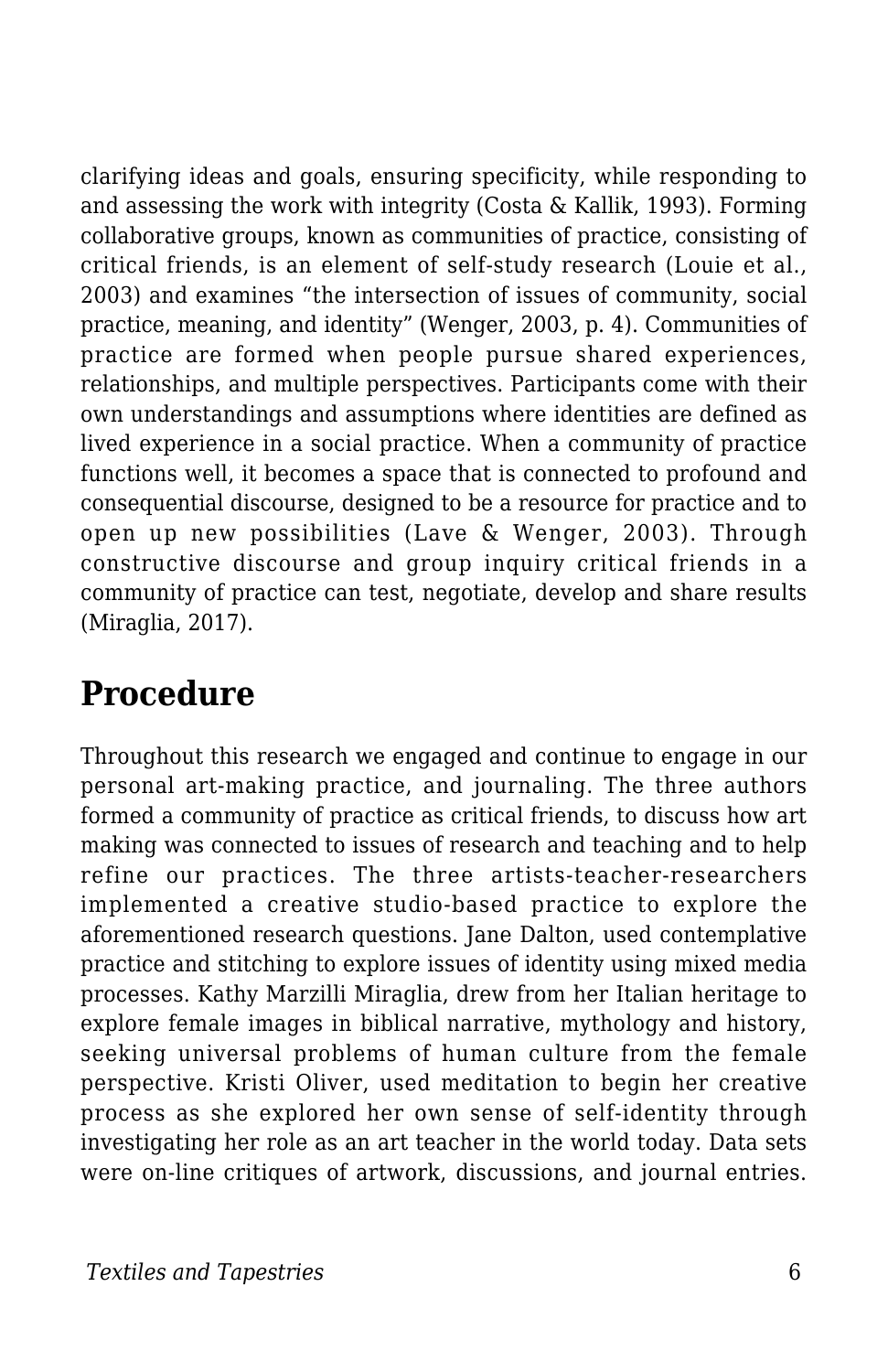Data were analyzed for common patterns and themes.

## **Results: A Narrative Approach through Text and Image**

Though each approach to art making reflected an individual positionality, each was rooted in the process of investigation of our own identities and the connections we made to our research and teaching contexts. Each author was in search of their authentic selves, navigating the challenges through self-study and arts-based methods.

Through analyzing journals, artwork, and critical friend dialog and critique, four major themes were identified. All three authors approached their artwork, teaching, lives, and tangled identities, through spiritual methods. 1) Regarding the creation of artwork; for Jane Dalton, it was contemplative practice and stitching, for Kathy Marzilli Miraglia, it was the pursuit of the sacred, and for Kristi Oliver, it was meditation and contemplative inquiry. Each author found that the act of creation was necessary to find their authentic selves and balance within multiple identities. 2) Regarding teaching: the challenges of communicating to students as to what is important, what is essential, what the most integral concepts are, how to uncover students' misconceptions and positionality (regarding their own identities and their ability to connect to their students' identities), and how to lead students to create their own unique art lessons were prime concerns. 3) Regarding research: navigating challenges, finding balance within teaching, researching, and creating artwork was complicated by daily obligations concerning home, well- being, and professional life. 4) Regarding personal lived experience: sharing personal instances helped to support each other through difficult and unexpected challenges with restorative and empathetic effects without judgment.

The following sample statements, in no particular order, were crafted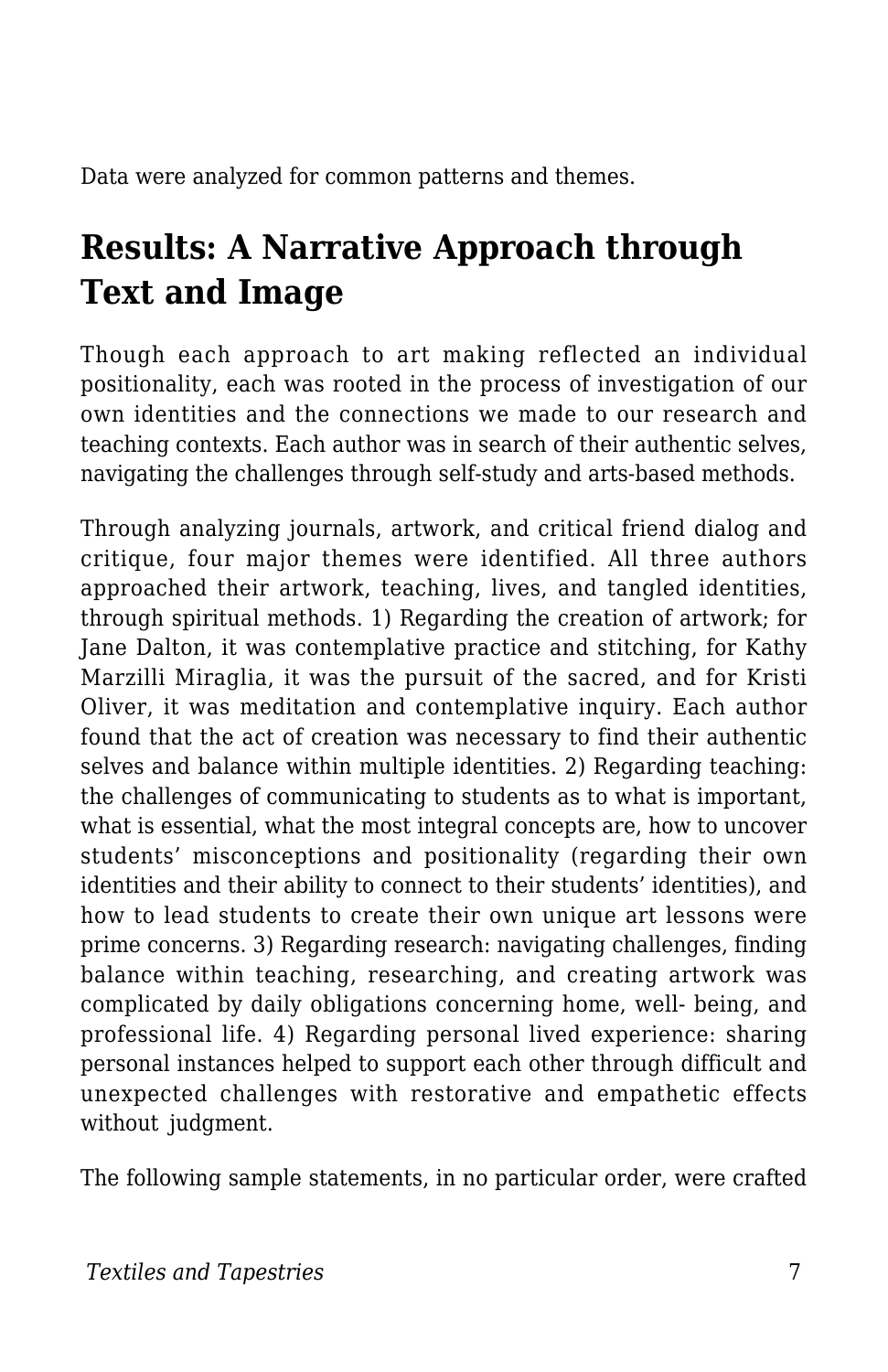here to summarize and explain the essence of our work for readers of this chapter. These statements reflect, in an abridged form, themes that were derived from the data. The accompanying art works were not meant to be self- portraits, either literally or metaphorically, but are examples of actual works of the three authors that were included in the critique process as critical friends.

### **Jane Dalton: Stitching as Research**

For me, stitching is research. There is a rhythm of my hands working, slowly and continuously, creating focus and comfort. I believe stitching, whether by hand or free motion machine, is a way of exploring that allows for contemplation and internalizing, bridging the inner and outer worlds; it is a contemplative practice which creates presence and focus. The time devoted to making allows for a slower, almost meditative pace, softening the chatter of my mind, and reducing stress. (Dalton, Journal Entry, 2019).

I define myself as a contemplative educator, that is, one who integrates introspection and experiential learning to support pedagogy and self-understanding. Whether teaching or working in my studio, I begin with a period of mindfulness meditation paying attention to what's going on in my body to feel centered before beginning either practice. In my experience, bringing personal practice into my classroom has strengthened pedagogy, offering a solid foundation for teaching while modeling this practice for students who aim to establish their own contemplative art practice.

I believe artistic expression gives voice to our authentic selves that is at the core of our identity construction. I view artmaking as a meditative process of inquiry where I seek to understand the ever-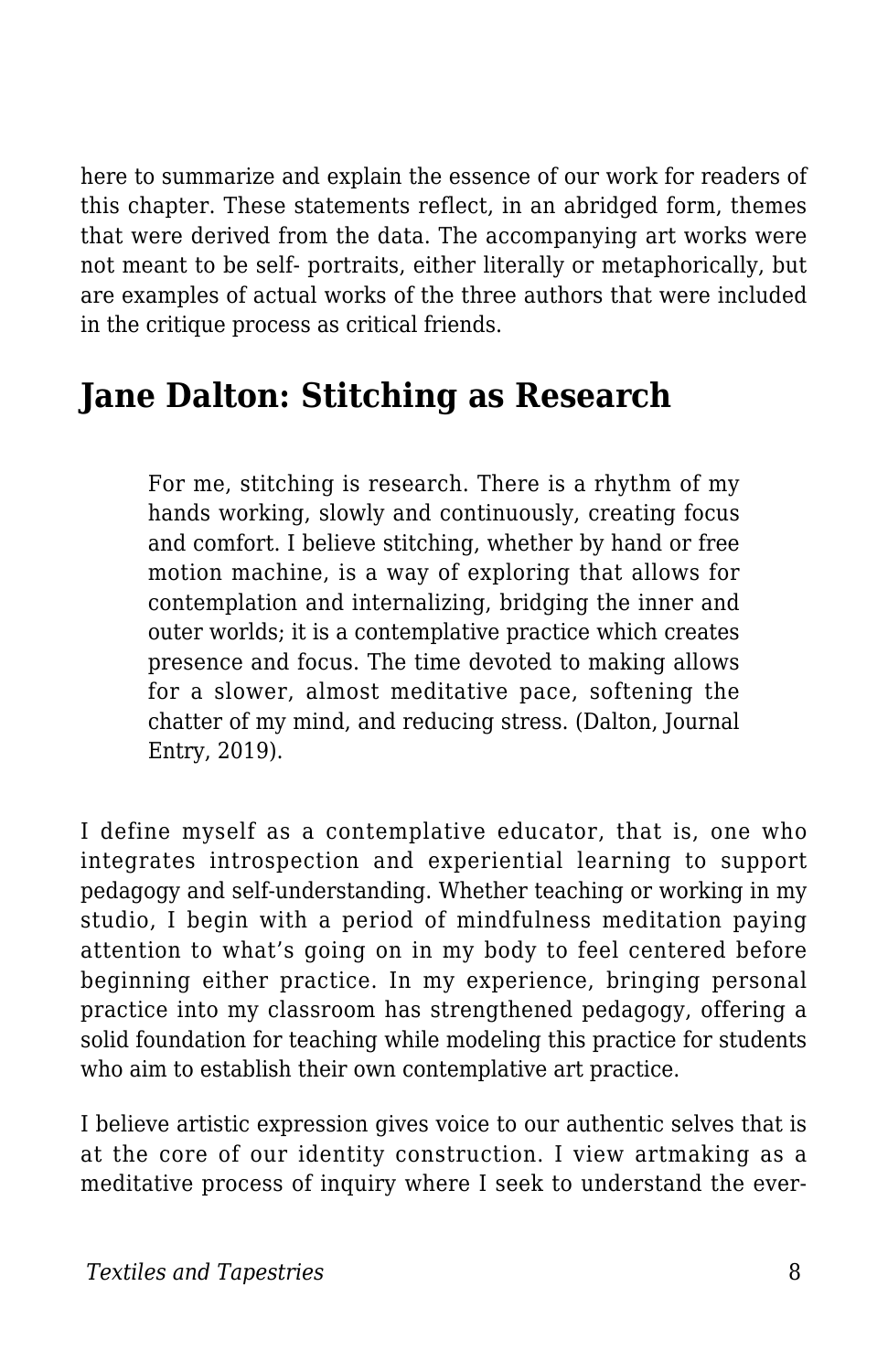evolving self that is continually constructed and reconstructed through interactions with materials and experiences in the present moment. This process offers a window through which I can work at a slow, mindful pace inviting reflection: What is it that inspires me to create? What can the process tell me about myself?

Stitching as a meditative practice is a resource for connecting and reconnecting with the desire to create, which was the impetus for me becoming an art teacher. In particular, I explore the circle, using a range of materials and processes. The circle is a shape that is found repeatedly throughout the world and is an archetypal symbol of wholeness and integration that connects mind, body, and spirit. I believe the promise of wholeness is embedded within each of us and the circle is a reminder of this potential. Stitching the circle, repeatedly, with the focus more on process than product, becomes a ritual of seeking wholeness. Both making and meditation allow me to find balance in my life; both are generative, and, both demonstrate to students the value of artistic practice as an essential element in my identity construction.

#### **Figure 1**

*Circle. Handmade felt, hand embroidered (Used with permission, Jane Dalton, 2019).*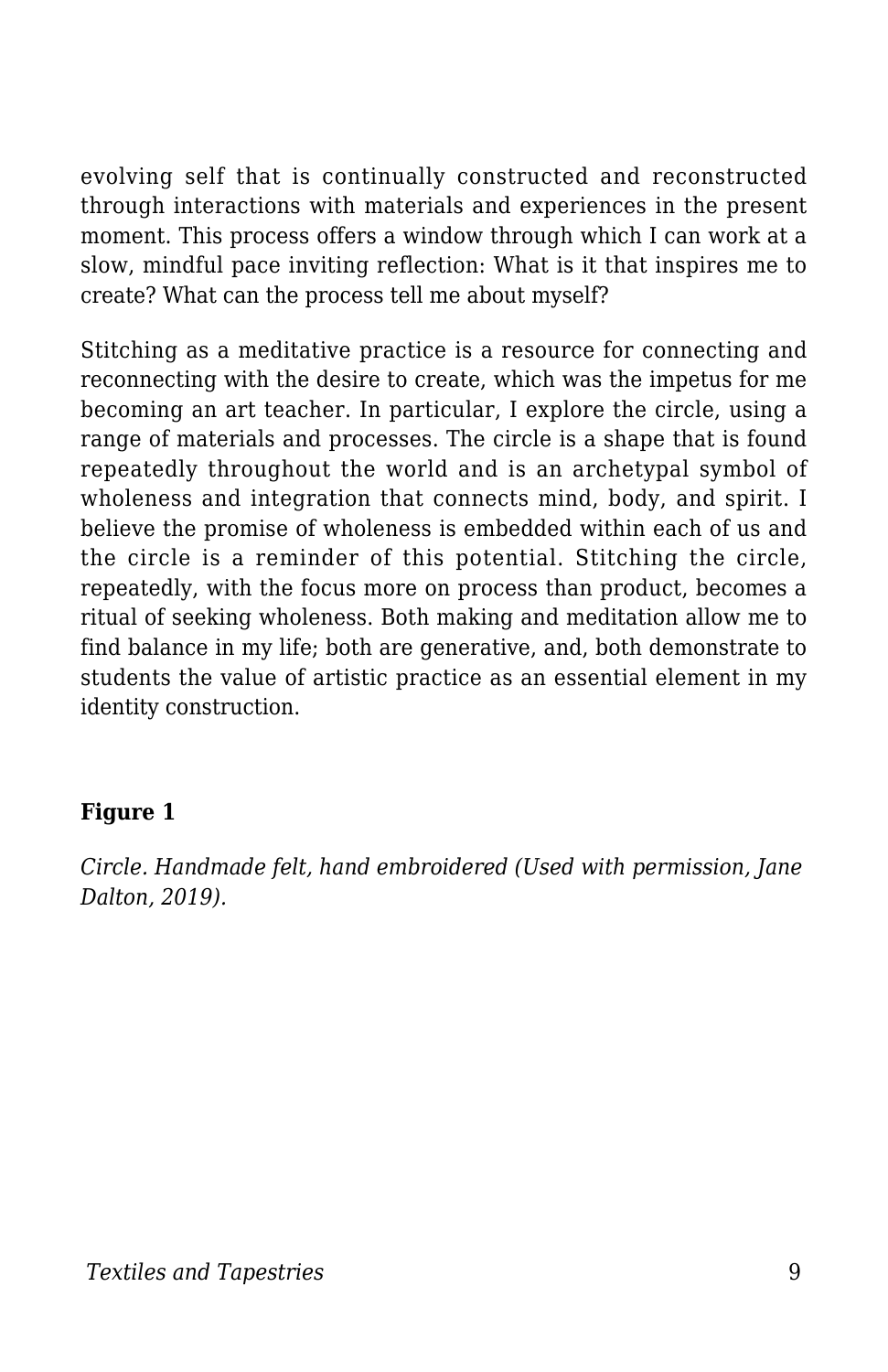

#### **Figure 2**

*Circle. Free motion embroidery (Used with permission, Jane Dalton, 2019).*



#### **Figure 3**

*Circle. Free motion embroidery (Used with permission, Jane Dalton, 2019).*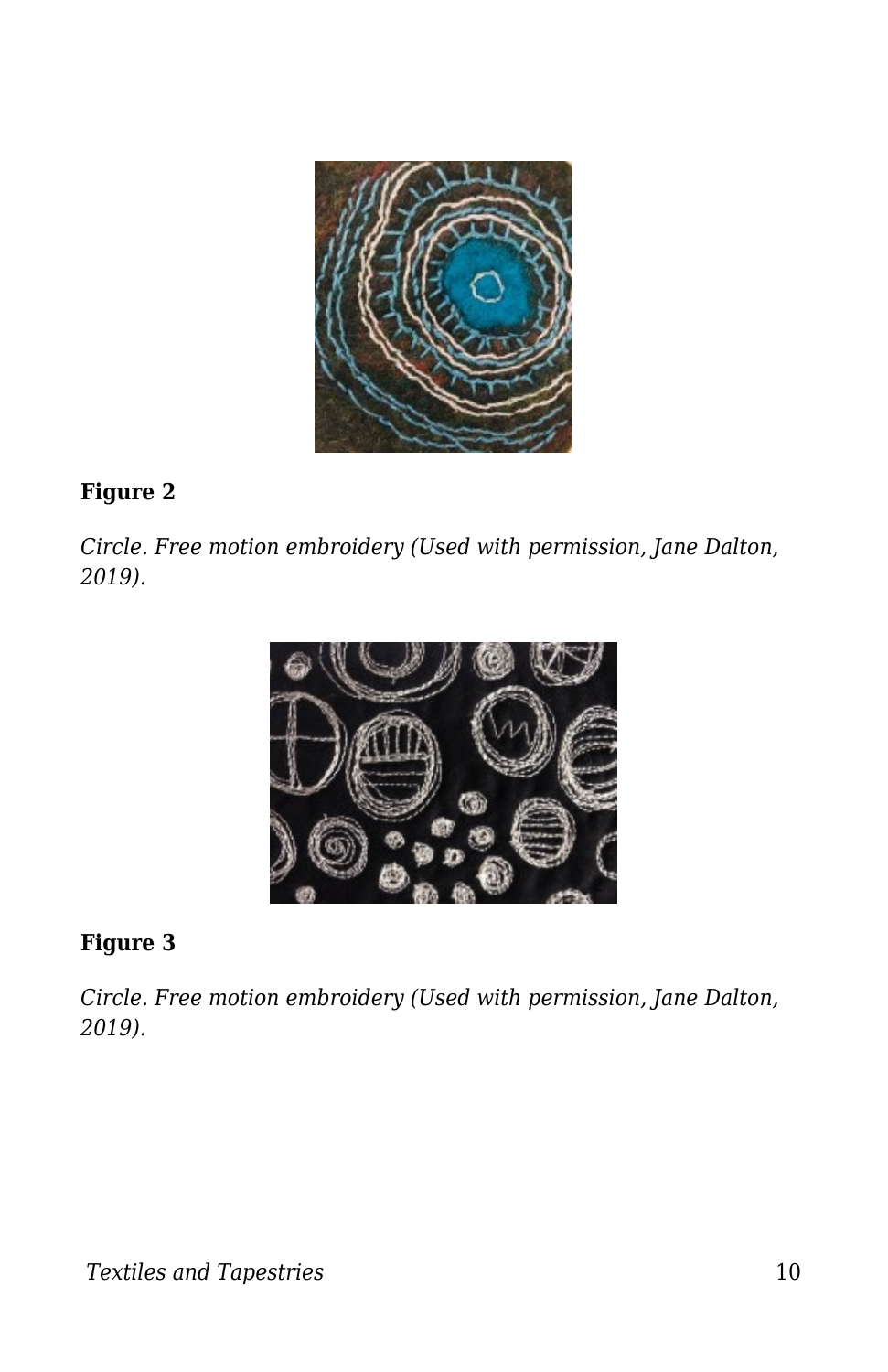

### **Kathy Marzilli Miraglia: Pilgrimage as Research**

As a woman artist, educator and researcher, I am engaging in a continuous quest to understand the multiple aspects of my identity as they relate to my research, teaching and art making. During a recent sabbatical, I went on an actual pilgrimage to Messina, Italy. I traveled to sacred places in search of female heroes, goddesses, saints, and martyrs, investigating subjects with "common roots, interesting differences, and universal problems of human culture from the female perspective – and their surprising parallels with our own" (Leon, 1995, p. 3). On that pilgrimage, and through an arts-based self-study, I realized that my research and creative work focused on my relationship with my Italian heritage and spiritual beliefs. Through drawing and mapping, I found that I must come to certain understandings before moving forward or enacting change.

For example, the drawing depicted in *Figure 4* is an entry from my visual journal. In this drawing, some figures are frightful, representing obstacles that hinder my progress. Other figures represent helpful energies and forces imagined as critical friends or spirit guides who remind me that often '*the battle is won or lost in the mind'* (Joan of Arc). At the bottom of the drawing, I am feeling overwhelmed and underwater, silenced, and guarded. My ability to create artwork is suspended or interrupted because of administrative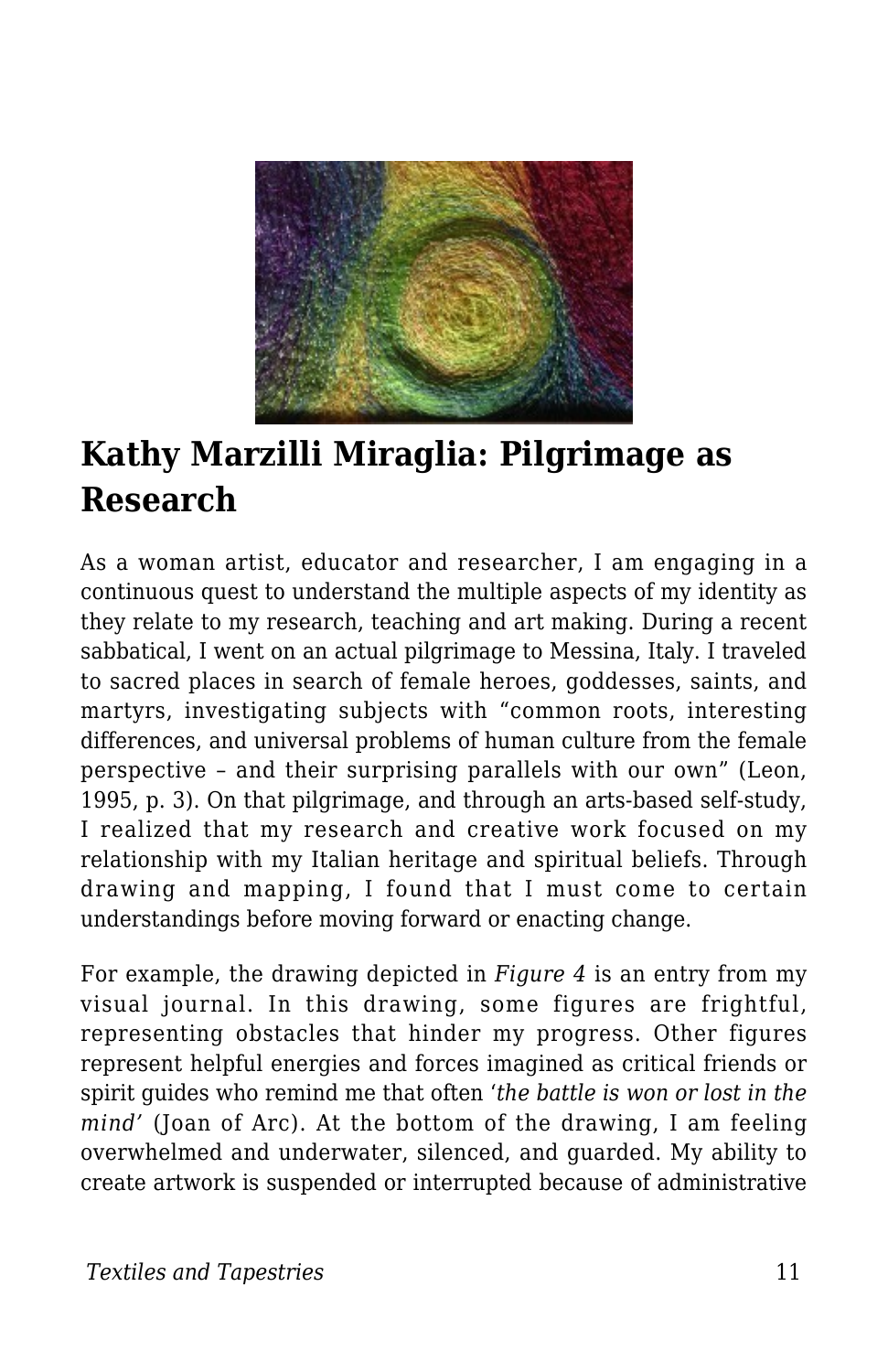duties and obligations. The battle ultimately can only be won by removing the obstacles that exist in my own mind and coping with obstacles that I cannot change. Through engaging in creative work as a self-study methodology, my goal was to identify the current patterns occurring in my life, change those patterns that are not working for me, and grow by gaining clarity and self-knowledge. I aspire to embody the figure at the top left of the page, she is the visualization of reconciliation with my creative self (Klein & Miraglia, in press).

A sabbatical afforded me the time to slow a hurried pace, renew my energy and spirit, to examine problems and successes, and reconsider my multiple professional practices. Realizing the time and resources it takes to teach and make art, in addition to the pressures of conducting research, I have questioned how to best motivate students to pursue their own research and create their art that would inform their teaching practices.

#### **Figure 4**

*Drawing from a journal page (Used with permission, Kathy M. Miraglia, 2019; in Klein & Miraglia, in press).*

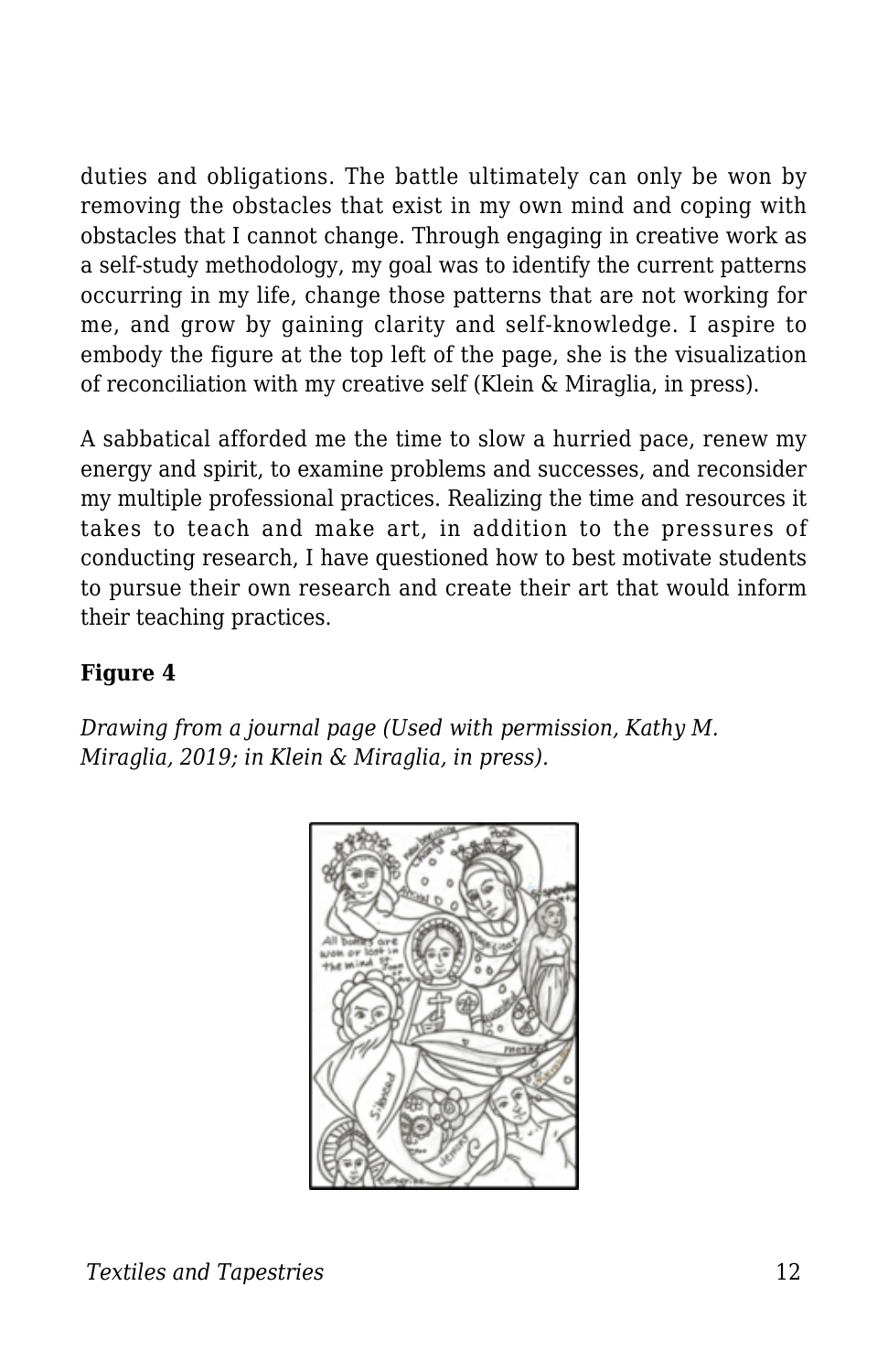#### **Figure 5**

*I Dreamed I was Floating. Pastel (Used with permission, Kathy M. Miraglia).*



#### **Figure 6**

*Lamentata. Pastel (Used with permission, Kathy M. Miraglia).*

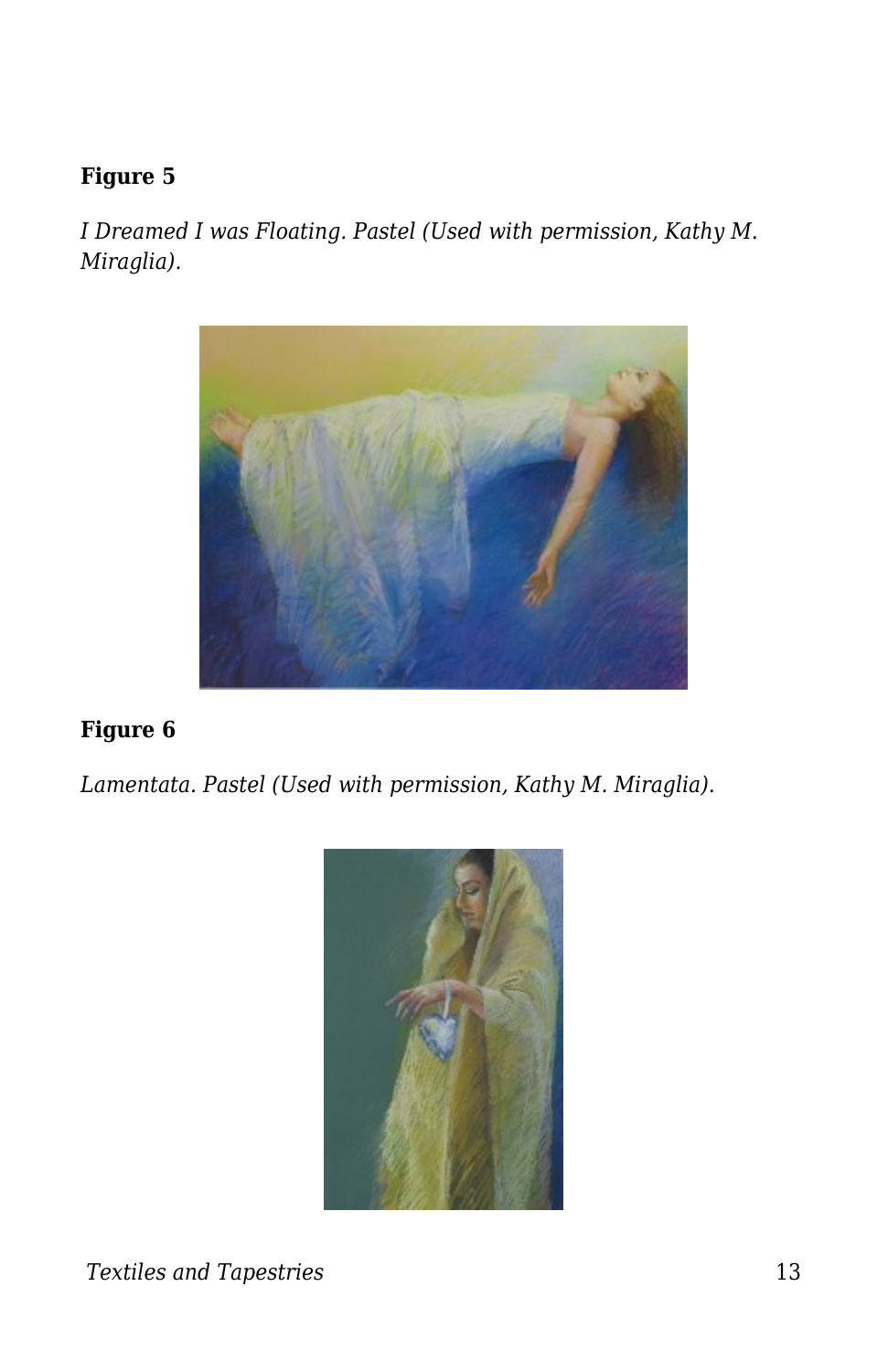### **Kristi Oliver: Creative Expression as Research**

When I engage in creative making, it allows me to explore my sense of self, specifically how I relate to, process, and navigate the world. I begin the process by practicing mindfulness, trying my very best to focus on what is happening and how I am feeling in that moment.

Typically, this means I start with meditation, often breathing through the process in a way that attempts to free the creative process from self-inflicted judgement and self-doubt. In this way, I am able to work through issues and events that are weighing on my mind. Through stressful times and challenging situations, this artistic practice has helped to keep me to stay grounded while providing comfort and stability through times of turmoil. During these stressful times, the only work I could create was informal, sketch-like or unplanned, which is very different from the way I typically create.

As a naturally empathetic person, I find it easy to put the needs of my students before my own. This can be exhausting, especially when navigating an already demanding schedule balancing teaching, creating, and researching. To help, I have to consciously remind myself that practicing self-care is important and that working through whatever is weighing on me through art to let go of negativity and unnecessary stress. The work displayed in *Figure 7* is a page from my visual journal. In this self-portrait where I am bundled safely inside a protective suit, in attempt to repair the boundary that provides a secure layer between myself and negative energy. This work is a reminder to practice self-care for healing so that I can be a strong and effective teacher.

#### **Figure 7**

*Drawing from a journal page, (Used with permission, Kristi Oliver, 2019).*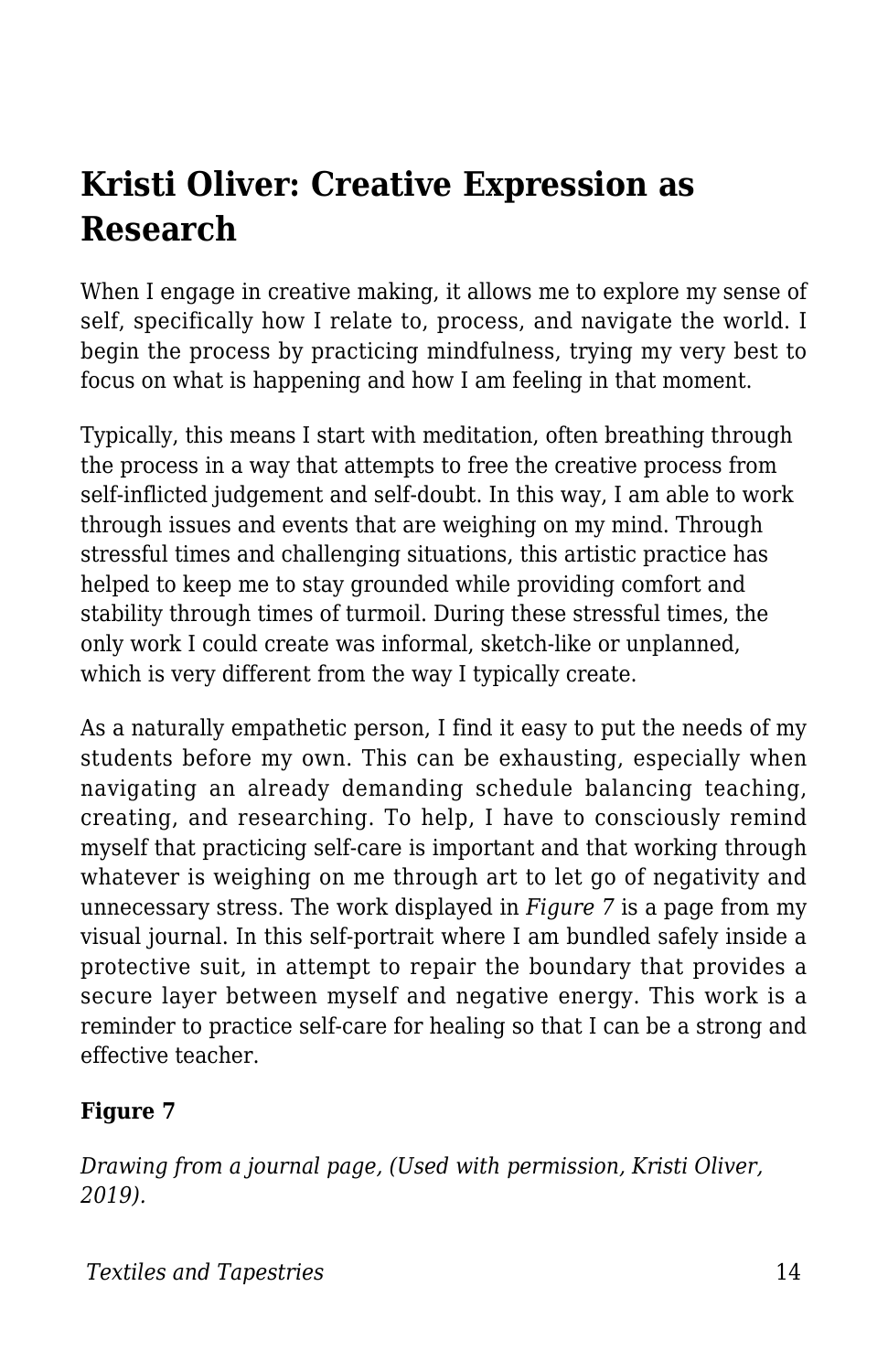

#### **Figure 8**

*The Pleasures of Airline Travel, marker on bag. (Used with permission, Kristi Oliver, 2020).*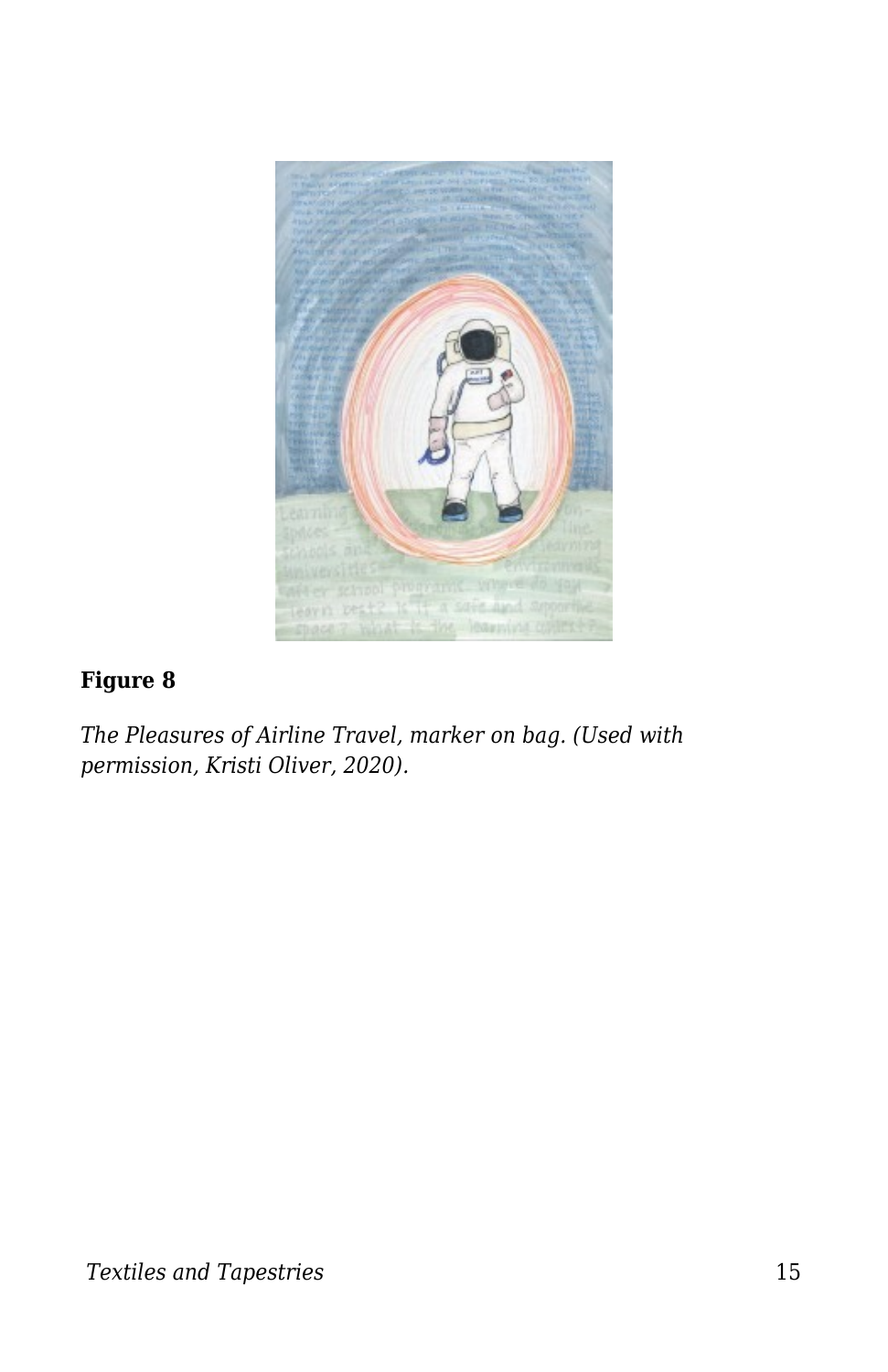

Since transitioning to a new professional position, I have been traveling more often to work with art teachers from various districts across the country. The drawing (See *Figure 8*) explores the physicality of airline travel and the inherent stress of flying. Both creative works act as visual reminders paired with written text created in a stream-of-consciousness style aiming to act as personal notes to myself documenting my own thoughts and reflections on the experience at hand. These notes help me let go of lingering stressors and refocus my attention on the immediate demands of being an artist-teacher-researcher.

## **Discussion**

Participating as critical friends in a community of practice held us accountable to find the time to engage in the work while keeping us focused on art making as a tool for research and generativity. Without this community, professional demands would have taken full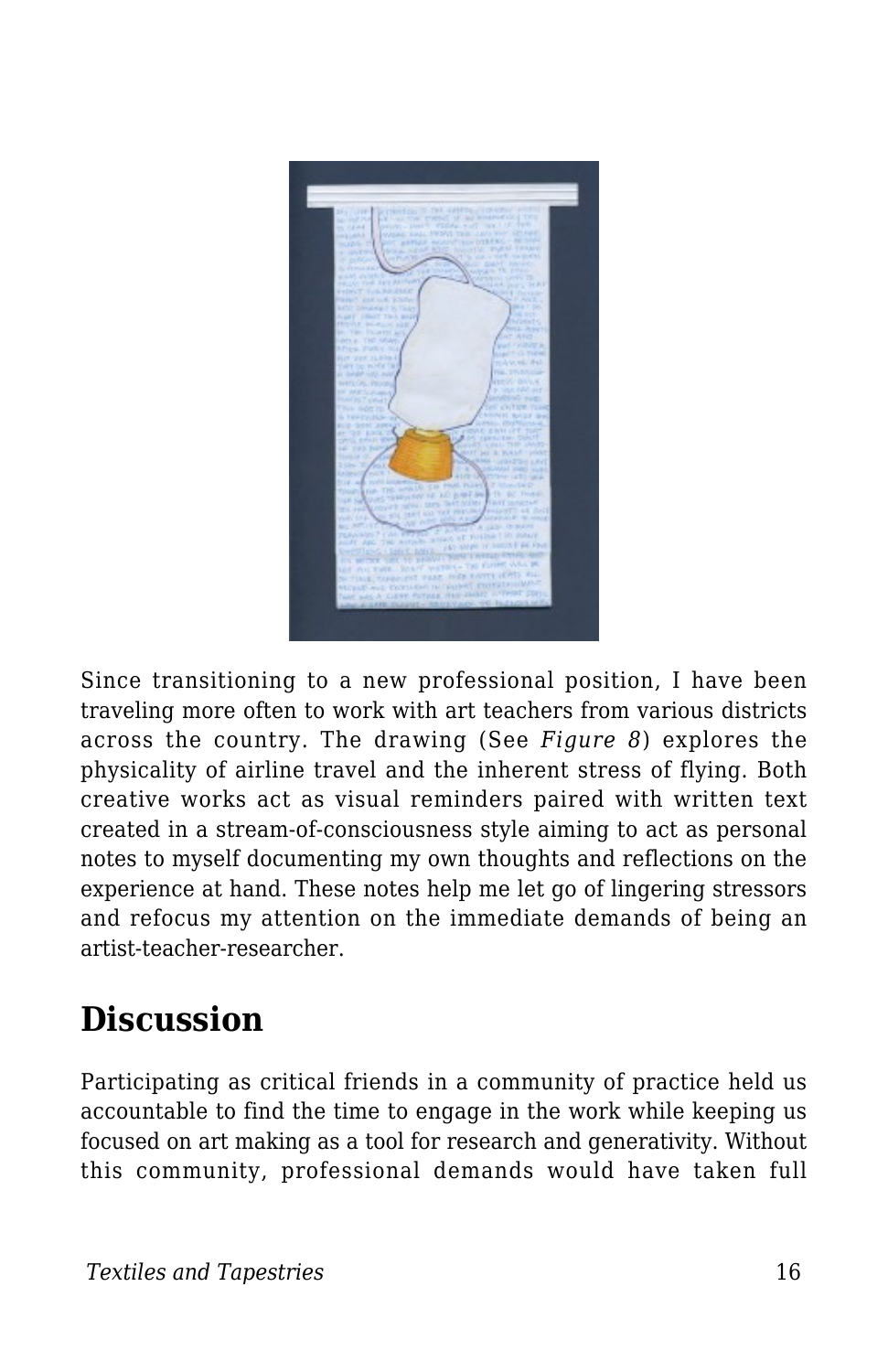precedence, putting artmaking to the side. As critical friends in different parts of the US, we met on Zoom and phone conferences to review and discuss each other's work, issues, and journal entries. As previously explained, we then analyzed journals, artwork, and critical friend dialog to identify themes.

We found that when the demands of teaching subsumed creative engagement with artistic practices, we may become mechanical in our teaching, less inspired, and on the cusp of feeling burned out. We see similar outcomes in our students when overwhelmed and potential burnout manifests as they juggle employment, academic assignments, and/or student teaching practicum. In their future careers as art teachers, meeting expectations in the age of accountability could potentially disengage them from the original impulse for becoming art teachers: that of making and expressing through creative and artistic practices (Dalton & Dorman, 2018).

Teaching and studio work is usually a solitary practice. Implementing a critical friends structure played a significant role in our professional development by articulating and understanding the various ways our artist-teacher-researcher identities impacted each distinct role. While using a studio-based practice helped to cultivate deep reflection and critical thinking on the content of our artwork and ourselves, the values identified through engaging in the creative process were evident as we supported each other to establish and maintain a studio practice which in turn informs the teaching of art.

As teacher-educators in art education, we have found that students desiring to be K12 art teachers were first artists who were compelled to create while understanding the transformative power of art. Ironically, our students already work in a community of practice while they remain students and are able to receive and give feedback about their work, their challenges and struggles in becoming artists and teachers. We, however, had to create a community of practice for ourselves. Therefore, this research is important as a method to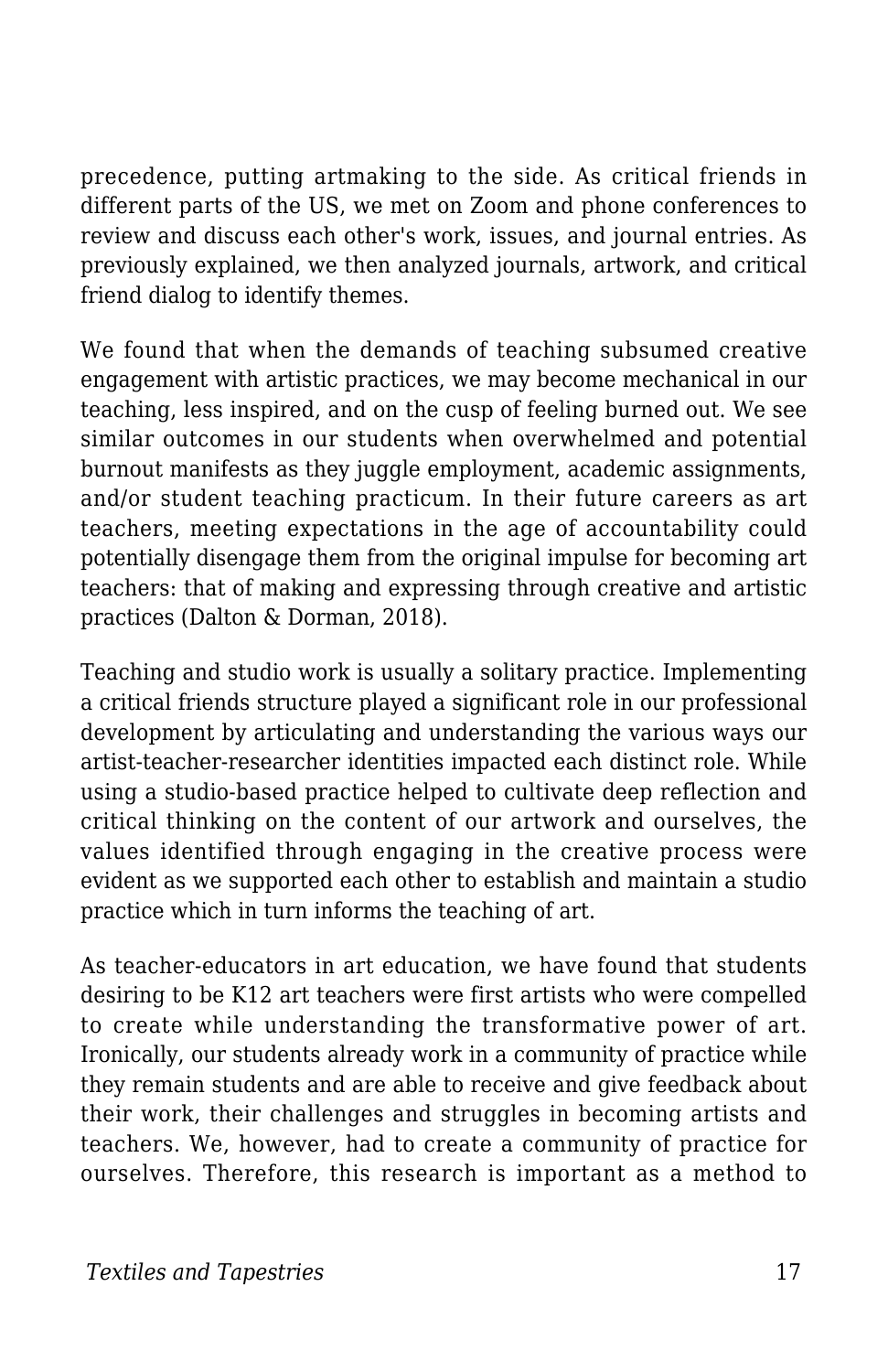mentor and prepare our students when they become in-service teachers by creating a community of practice when they graduate, and to utilize their studio practice as professional development. We must remember to model creative practice as self-care for our students which is essential to demonstrate the ways of how to balance our many roles while actively addressing the overwhelming demands of the artist-teacher-researcher.

## **Conclusion**

Coming to these conclusions reaffirmed our decision to continue this research. "The complicated identities of art educators require multiple methods and strategies to accommodate the multiple facets of practice and the shifting identities of teachers as they evolve and assimilate new knowledge and experiences" (Klein & Miraglia, 2017, p. 29). Aesthetic forms communicate what we know and invite others to commune with our own understanding and personal transformation (Dalton & Dorman, 2018).

The tendency embedded in the positivistic legacy and in a culture of accountability to value measurement, objectivity, and generalization with greater importance above the creative and imaginative (Griffiths, 2011) still impacts the way we teach and assess. This is why it is so important that models for art educator professional development accommodate nonlinear and visual processes for understanding practice in ways that embrace and honor a diversity of lived experiences. Integrated models offer potential for developing visually reflective practitioners who can envision and re-vision and transform and reform their practices through the eyes of an artist. (Klein & Miraglia, 2017, p. 29- 30)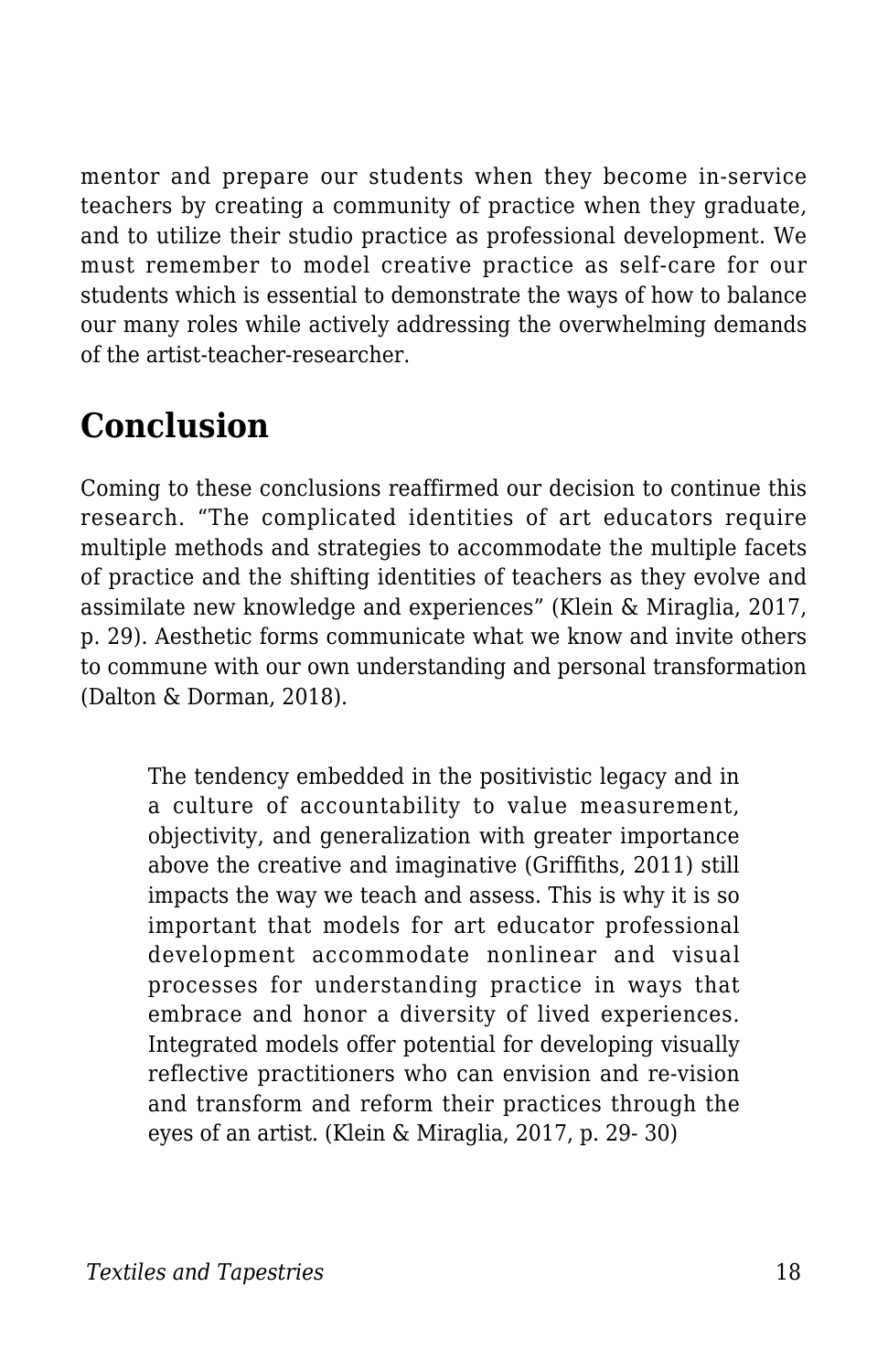As artists, we become weavers of our own life. Our works of art become the tapestries that reveal the ways in which we embody who we are, and the work we do as art teachers. Furthermore, in higher education, as in K12 settings, art teachers are often isolated, working independently. As critical friends, we found our collaboration to strengthen our work and essential to staying true to the path of the artist that is generative. We found that creating our own artwork, required constructive feedback and time to ponder and reflect. We supported each through difficult issues and events that could have hindered our ability to create artwork, teach, or conduct research. We not only shared concerns but gave constructive feedback that allowed us the space and understanding to move forward without judgment. Ultimately, the three of us create using varying spiritual approaches. We found a common way to strengthen and direct our teaching, incorporating mindfulness, and contemplative practice into our teaching practice.

### **References**

Barone, T., & Eisner, E. W. (2012). *Arts based research.* Sage.

- Beauchamp, C., & Thomas, L. (2009). Understanding teacher identity: An overview of issues in the literature and implications for teacher education. *Cambridge Journal of Education,* 39(2), 175-189.
- Buffington, M., & McKay, S.W. (2013). *Practice theory: Seeing the power of art teacher researchers.* National Art Education Association.
- Bullough, V., & Pinnegar, S. (2001). Guidelines for quality in autobiographical forms of self-study. *Educational Researcher*, 30(3), 13-21.

Costa, A. L., & Kallik, B. (1993). Through the lens of a critical friend.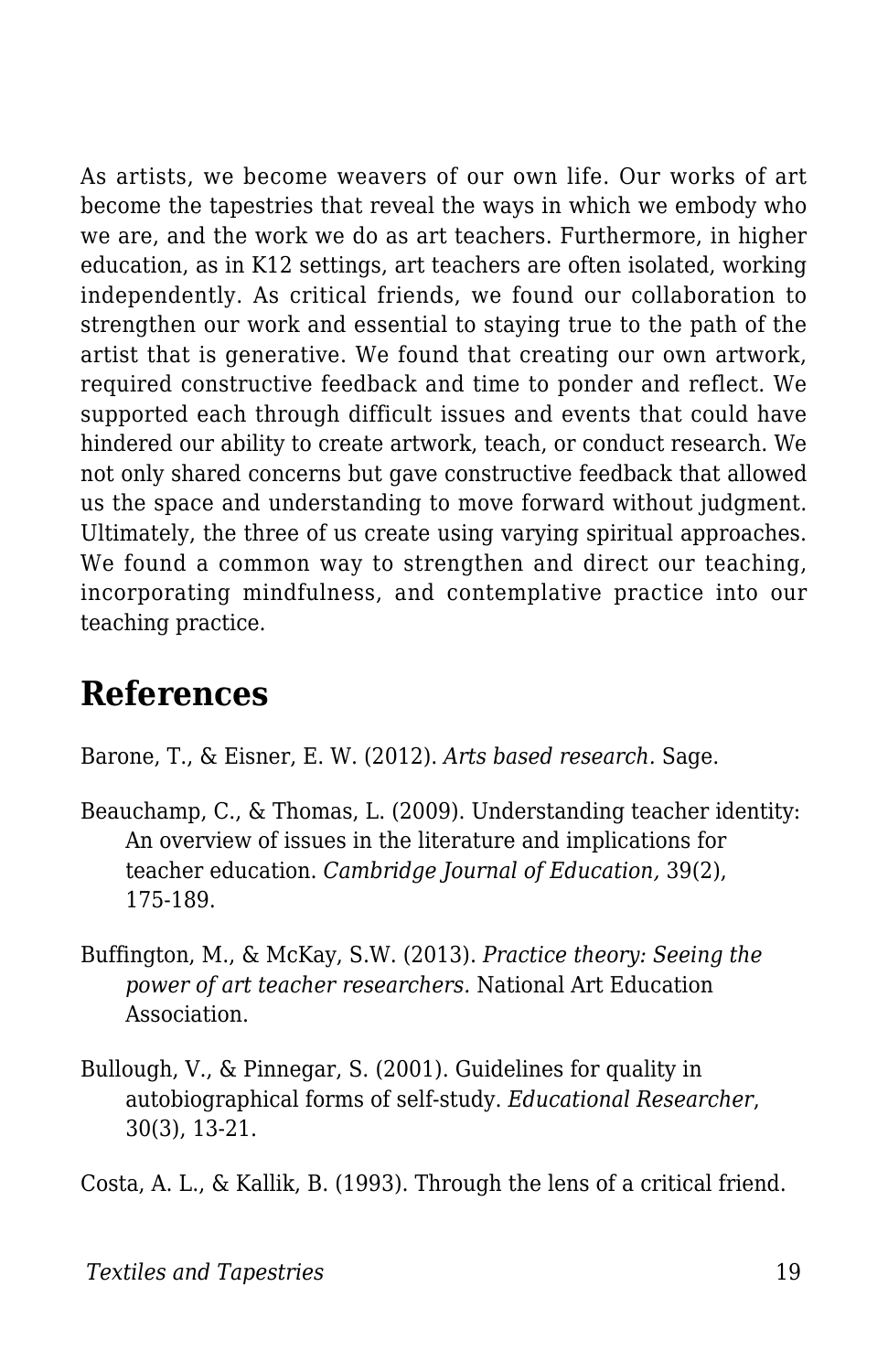*Educational Leadership,* 51(2), 49-51.

- Garoian, C. (2006) Art practice as research: Inquiry in the visual arts. S*tudies in Art Education,* 48(1), 108-112.
- Griffiths, M. (2011). Research and the self. In M. Biggs & H. Karlsson (Eds.), *The Routledge companion to research in the arts*, (pp. 167-185). Routledge.
- Daichendt, G. J. (2010). *Artist-teacher: A philosophy for creating and teaching.* Intellect.
- Dalton, J., & Dorman, E. H. (2018) Blending the professional and personal: Cultivating authenticity in teacher education through contemplative pedagogy and practices. In *Pushing boundaries and crossing borders: Self-study as a means for knowing pedagogy*. Self-Study of Teacher Education Practices (SSTEP), American Educational Research Association.
- Erikson, E. H. (1980). *Identity and the life cycle.* W. W. Norton and Company, Inc.
- Irwin, R., Beer, R., Springgay, S., Grauer, K., Xiong, G. & Bicknel, B. (2006). The rhizomatic relations of A/r/tography. *Studies in Art Education, 48*(1), 70-88.
- Klein, S. & Miraglia, K. M. (2017). Developing visually reflective practices: An integrated model for self-study. *Art Education, 70*(2), 25-30.
- Klein, S. & Miraglia, K. M. (in press). *Developing a visually reflective practice: A model for professional self-study*. Intellect.
- Knowles, M. (1980*). The modern practice of adult education: From pedagogy to andragogy.* Prentice Hall Regents.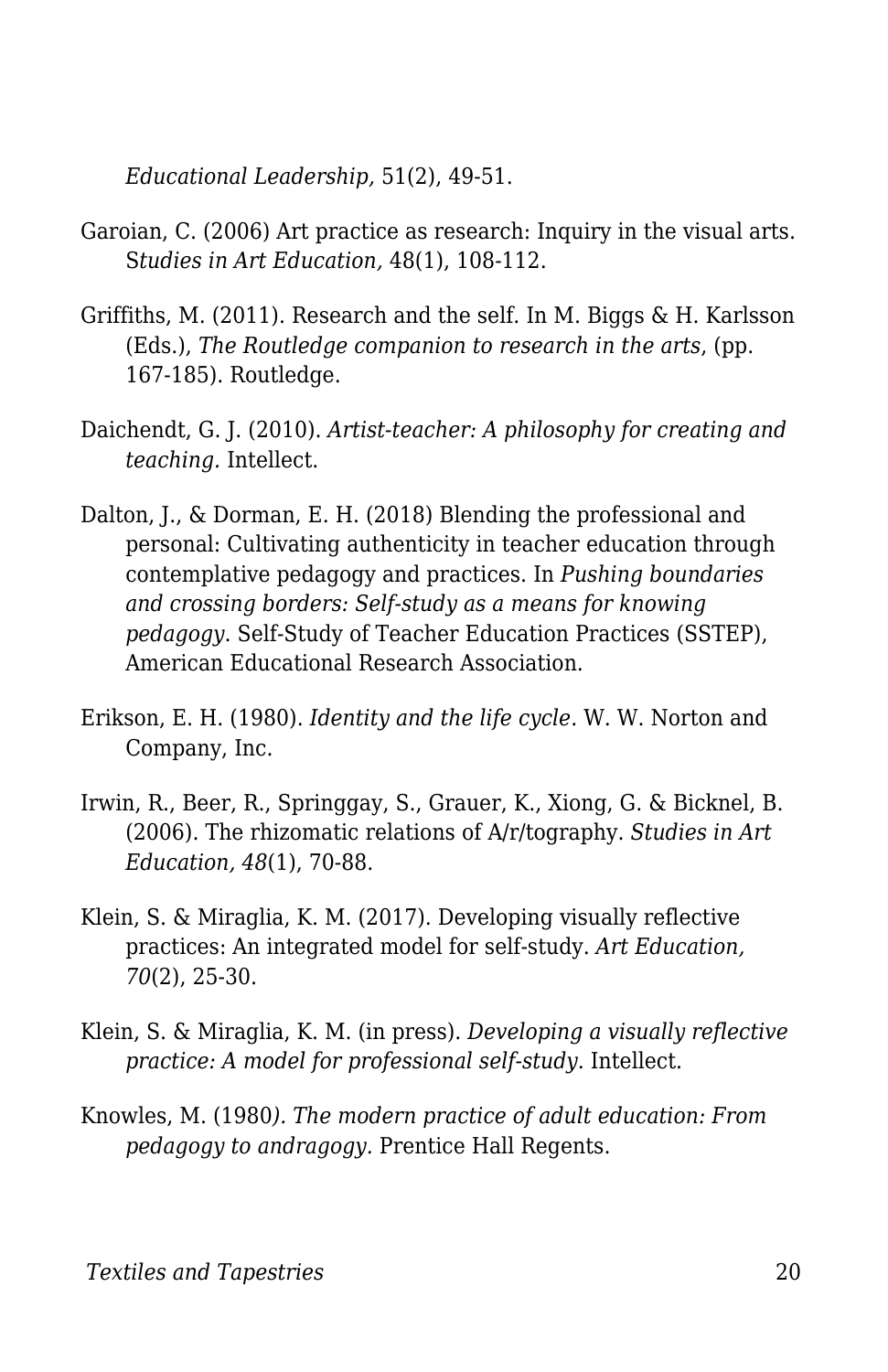- LaBoskey, V. K. (2004). The methodology of self-study and its theoretical underpinnings. In Loughran, J.J., et al (Eds.) *The International handbook of self-study of teaching and teacher education practices*. (pp. 817-869). Springer.
- Lave, J. & Wenger, E. (2003), *Situated learning; Legitimate peripheral participation.* Cambridge University Press.
- Louie, B., Drevdahl, D., Purdy, J. & Stackman, R. (2003). Advancing the scholarship of teaching through collaborative self-study, *The Journal of Higher Education*, 74(2), 150- 171.
- McNiff, S. (1998). *Art-based research.* Jessica Kingsley Publishers, Inc.
- Miraglia, K. (2014). In the beginning: What do I need to know? In K. Miraglia and C. Smilan (Eds). *Inquiry in Action: Paradigms, methodologies and perspective in art education (pp. 8-17).* National Art Education Association.
- Miraglia, K. M. (2017). Learning in situ: Situated cognition and culture learning in a study abroad program, in R. Shin (Ed.), *Convergence of contemporary art, visual culture, and global civic engagement,* (pp. 118-137). IGI Global.
- Palmer, P. (1998). *The courage to teach: Exploring the inner landscape of a teacher's life.* Jossey-Bass.
- Pinnegar, S., & Hamilton, M. (2009). *Self-study of practice as a genre of qualitative research: Theory, methodology and practice.* Springer.
- Schon, D. A. (1987). *The reflective practitioner*, *2nd ed.* Jossey-Bass.
- Strickland, C. (2019). *The way of the artist educator: Understanding the fusion of artistic studio practice and teaching pedagogy of*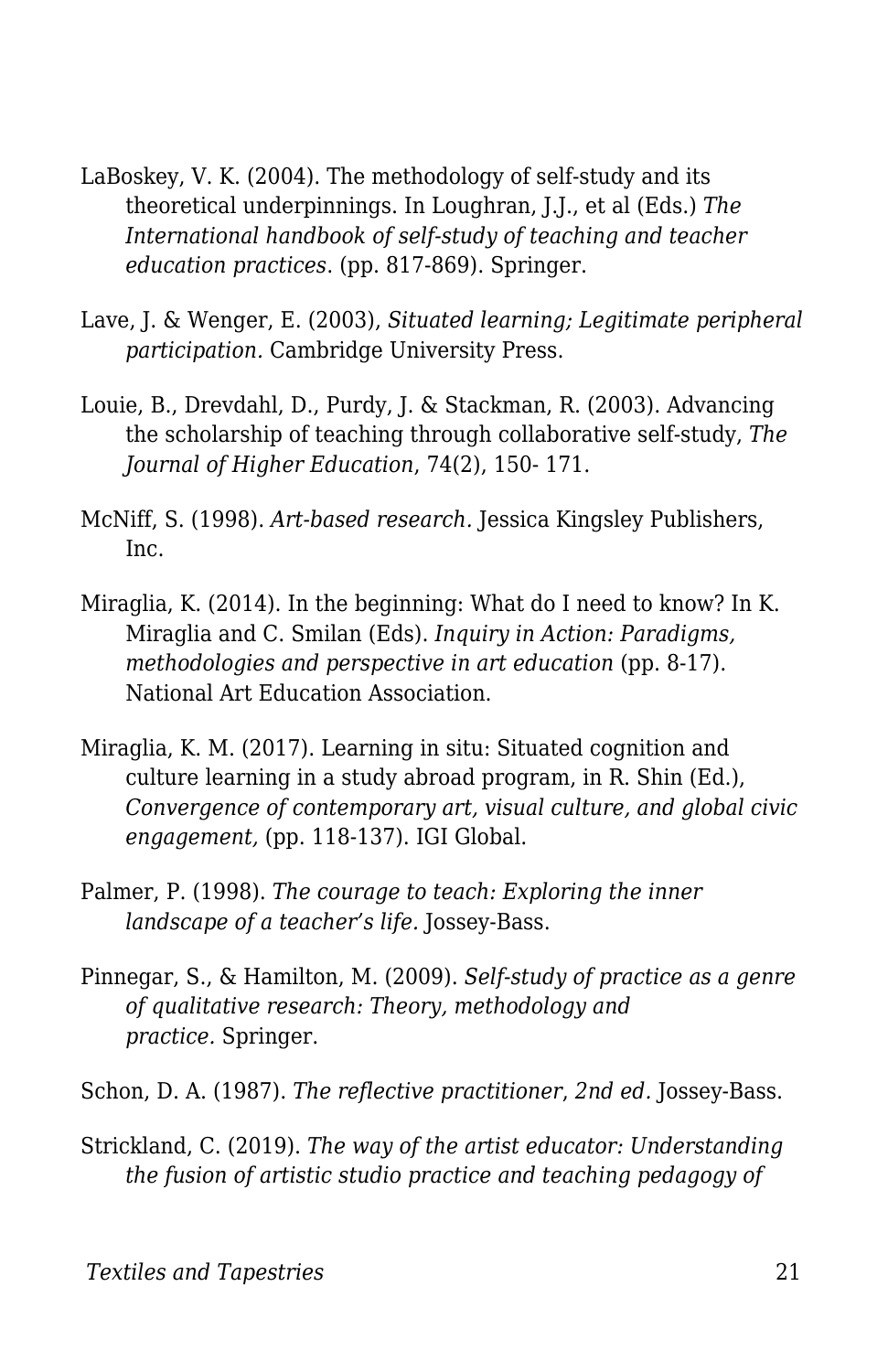*K-12 visual arts educators.* Unpublished Doctoral Dissertation. Lesley University.

- Sullivan, G. (2005). *Art practice as research.* Thousand Oaks, CA: Sage Publications, Inc. Sullivan, G. (2006). Research acts in art practice. *Studies in Art Education,* 48(1), 19-35. Sullivan, G. (2010). *Art practice as research: Inquiry in the visual arts* (2nd edition). Sage Publications, Inc.
- Thornton, A. (2013). *Artist researcher teacher: A study of professional identity in art and education.* Intellect.
- Walker, L.N. (2013). The long shadow of peer review on the preparation of artist educators. *Arts Education Policy Review*, 114(4), 205-12.
- Wenger, E. (2008). *Communities of practice: Learning, meaning, and identity.* Cambridge University Press.

Wilber, K. (1997). *The eye of spirit.* Shambhala Publications, Inc.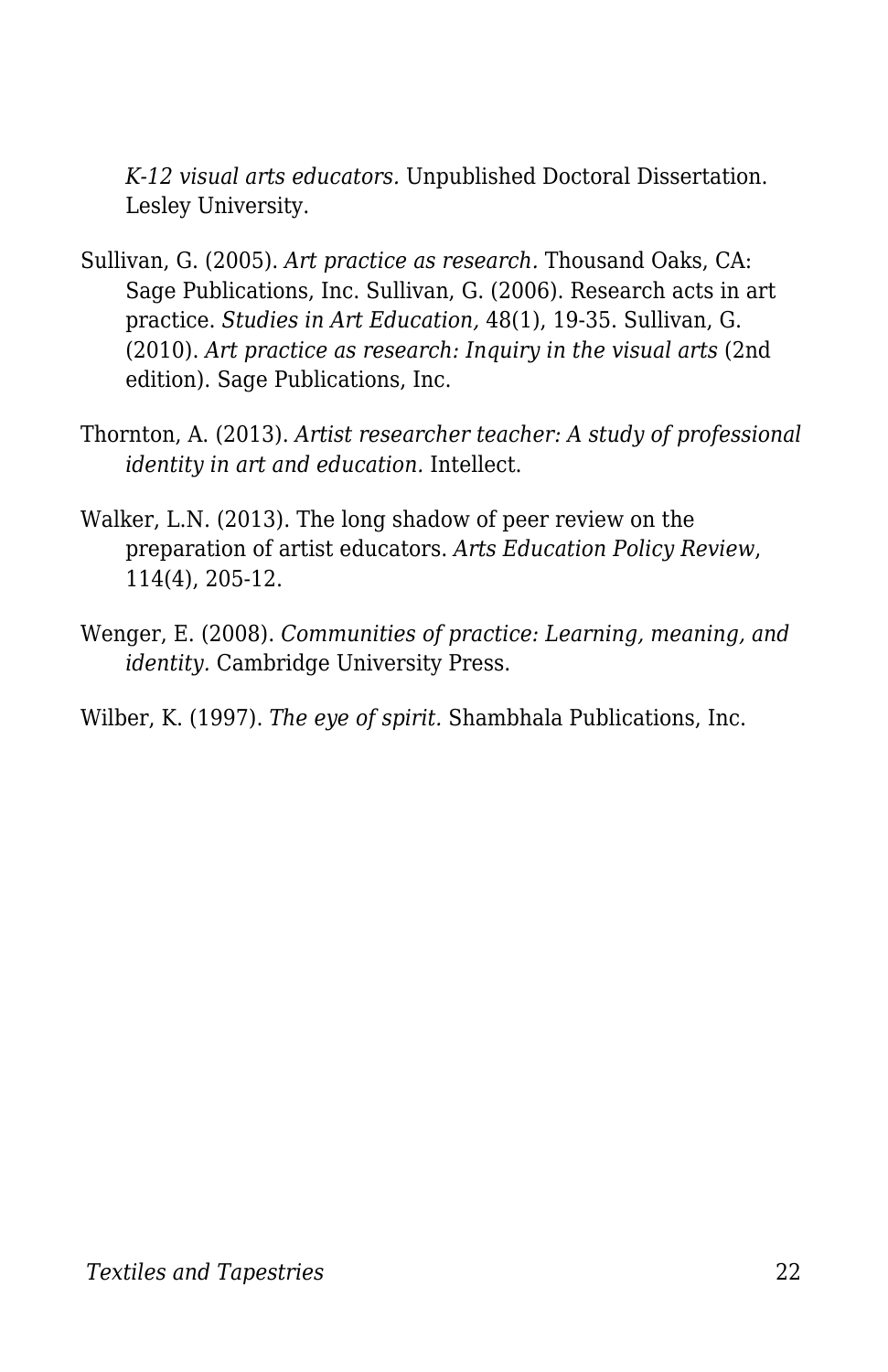

Miraglia, K. M., Oliver, K., & Dalton, J. (2020). Tapestries of Teaching: Weaving Together our Roles as Artists, Teachers, and Researchers. In C. Edge, A. Cameron-Standerford, & B. Bergh (Eds.), *Textiles and Tapestries: Self-Study for Envisioning New Ways of Knowing*. EdTech Books.

https://edtechbooks.org/textiles\_tapestries\_self\_study/cha pter\_28



International 4.0 license, which means that you are free to do with it as you please as long as you (1) properly attribute it, (2) do not use it for commercial gain, and